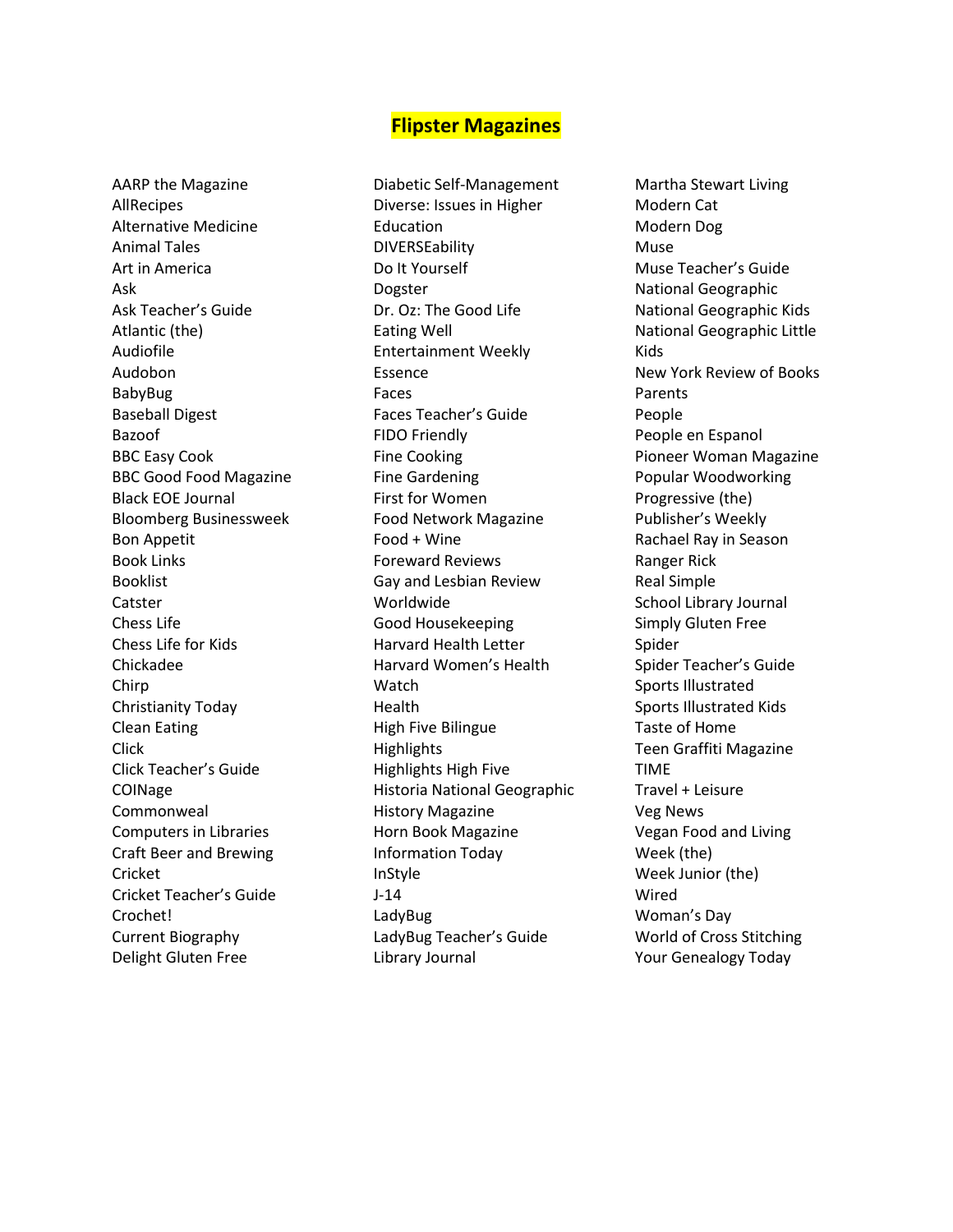## **hoopla Magazines (all titles available for seven days as a BingePass checkout)**

Baseball America Birds & Blooms BirdWatching Car and Driver Chateline Chateline French Cigar Aficionado Cosmopolitan Country Living Elle Elle Décor Esquire Fast Company Food Network Garden & Gun GOLF Magazine Golf Tips Good Housekeeping Harper's Bazaar Hello Canada **HGTV** House Beautiful Inc JazzTimes Maclean's Mayo Clinic Health Letter Men's Health Outdoor Photographer Plane & Pilot Popular Mechanics Prevention Reader's Digest Reminisce Runner's World Sports Illustrated for Kids Taste of Home Texas Monthly The Family Handyman The Week Junior The Writer TIME for Kids 4 Plus TIME for Kids 8 Plus Town & Country Veranda

WHAT Women Create WHERE Women Create Whisky Advocate Wine Spectator Woman's Day Women's Health